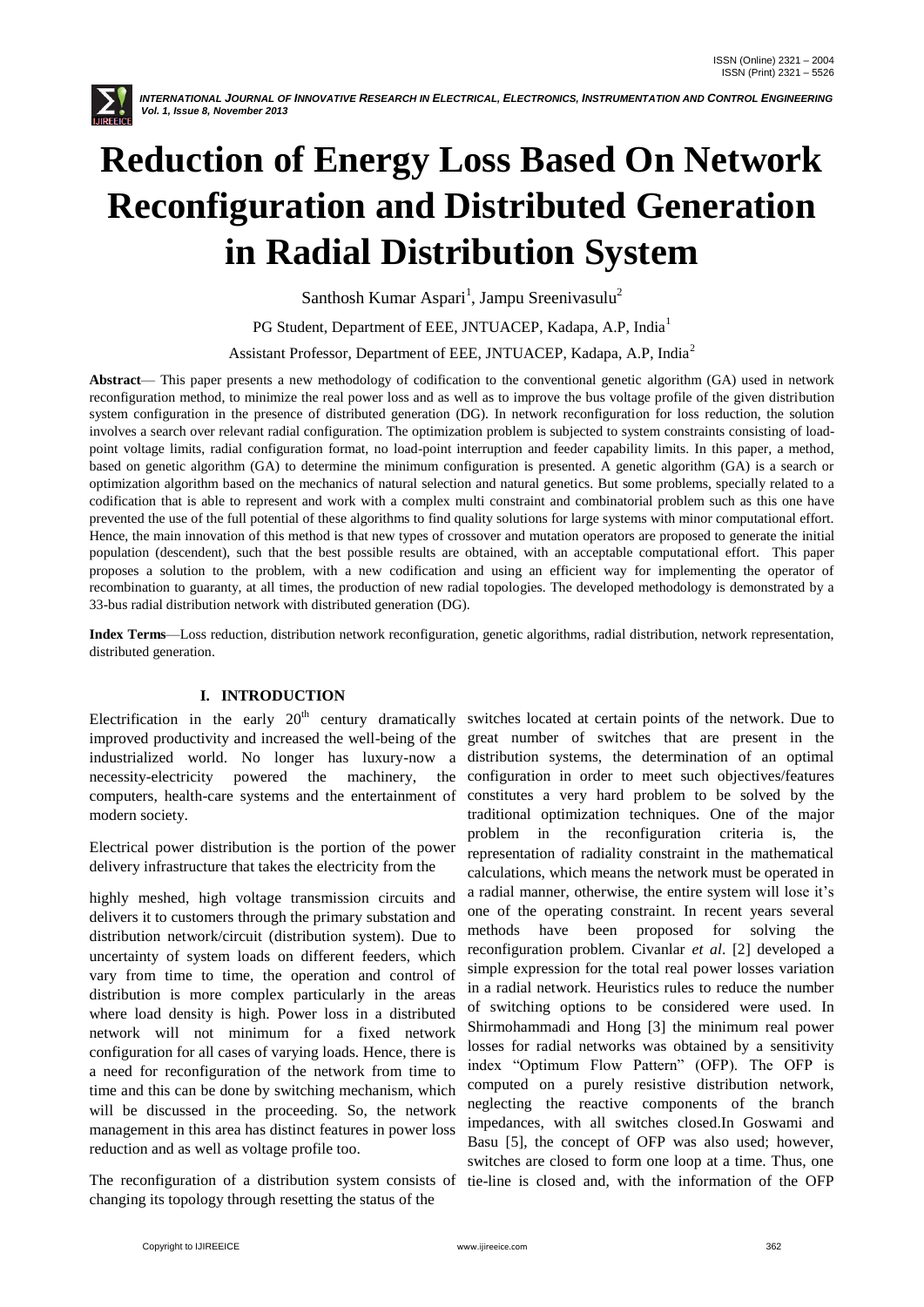vector, one switch of the loop is opened to restore the radial structure.

Several works can be found in the literature using several artificial intelligence techniques. Among the most used techniques are the Genetic Algorithms. These algorithms were idealized by Holland in 1975, with the objective of explaining and formalizing mathematically the process of adaptation of natural systems. GAs have been increasingly applied to the resolution of electrical engineering problems due to its efficiency and relative simplicity of implementation. However, the success of a GA relies on an efficient coding of the solution process and on the correct application of the genetic operators (crossover and mutation). The traditional GA tries to mimic nature in the best possible way, considering the limitations imposed by the existing computational systems. An important such limitation is the time available for its processing.

In nature, the reproduction, selection, and mutation processes can last up to millions of years. In the case of electrical engineering applications, the answer to a problem must be found in some minutes, or even seconds. Therefore, it is necessary to develop the efficient algorithms to provide an answer to the problem within the smallest time possible. The traditional genetic algorithm uses a chromosome composed by binary numbers and the crossing among the chromosomes allow the change of the genetic material, preserving the population diversity. The mutation operator acts directly in chromosome, changing the value of one of their genes in way to provide an additional form of population diversity.

However, the traditional genetic algorithm can't be applied in the resolution of reconfiguration problem due to the fact the mutation and crossover operators, applied to the chromosome that represents a certain configuration, could destroy the radial structure of the system. Therefore, the main contribution of the new codification is that, always, generates radial topologies after the implementation of the genetic operators.

The genetic algorithm presented is set up to solve the reconfiguration problem, but the proposal can be easily generalized to solve other kinds of problems of the same family.

### **II. PROBLEM FORMULATION FOR DISTRIBUTION NETWORK RECONFIGURATION MODEL**

The main intention of distributed line reconfiguration is to minimize the real power loss with taking the operating constraints into the consideration. Hence, the power loss can be formulated as

Min 
$$
L = \sum_{i=1}^{nr} R_i \frac{P_i^2 + Q_i^2}{V_i^2} k_i
$$
 (1)

Where  $L = Total power loss$ 

nr = Number of branches

 $R_i$  = resistance of branch i

 $P_i$  = real power flow through branch i

 $Q_i$  = reactive power flow through branch i

 $V_i$  = voltage magnitude at bus i

 $k_i$  = thermal stability constraint.

The objective function in (1) is subject to the following constraints.

1) Power flow equations:

$$
P_i = \sum_{j=1}^{nb} |Y_{ij}V_iV_j|\cos(\theta_{ij} + \delta_j - \delta_i)
$$
 (2)  

$$
Q_i = -\sum_{j=1}^{nb} |Y_{ij}V_iV_j|\sin(\theta_{ij} + \delta_j - \delta_i)
$$
 (3)

s.t.  $nb = number of buses$  $Y_{ij}$  = element (i,j) in bus admittance matrix  $V_i$ ,  $V_j$  = voltage of bus i and bus j  $\theta_{ij}$  = angle of Y<sub>ij</sub>

 $\delta_i$ ,  $\delta_j$  = voltage angle of bus i and bus j,

2) Bus voltage limits:

 $V_{\text{min}} \leq V_i \leq V_{\text{max}}$ 

where  $V_{min}$  and  $V_{max}$  are the minimum and maximum voltage magnitudes at bus I,

- 3) Branch current thermal stability constraints: Current magnitude of each branch should be within the limits  $|{\bf k_i}|{\bf l_i}| \leq {\bf l_i}|{\bf m_a}$
- 4) The network topology should always be radial,
- 5) The reconfiguration process can't result an island operation.

### **III. PROPOSED GENETIC ALGORITHM FOR RECONFIGURATION**

A modified genetic algorithm has been implemented in this paper, which is to the genetic algorithm presented by Chu-Beasley [11] to solve the Generalized Assignment Problem (GAP). The Chu-Beasley algorithm presents significant changes in the characteristics when compared to the traditional genetic algorithm. This algorithm is mainly useful to solve multiconstraint problems, and also when, many unfeasible solutions are generated.

The proposal presented in this paper, modifies the algorithm presented in [11] in two ways: 1) the initial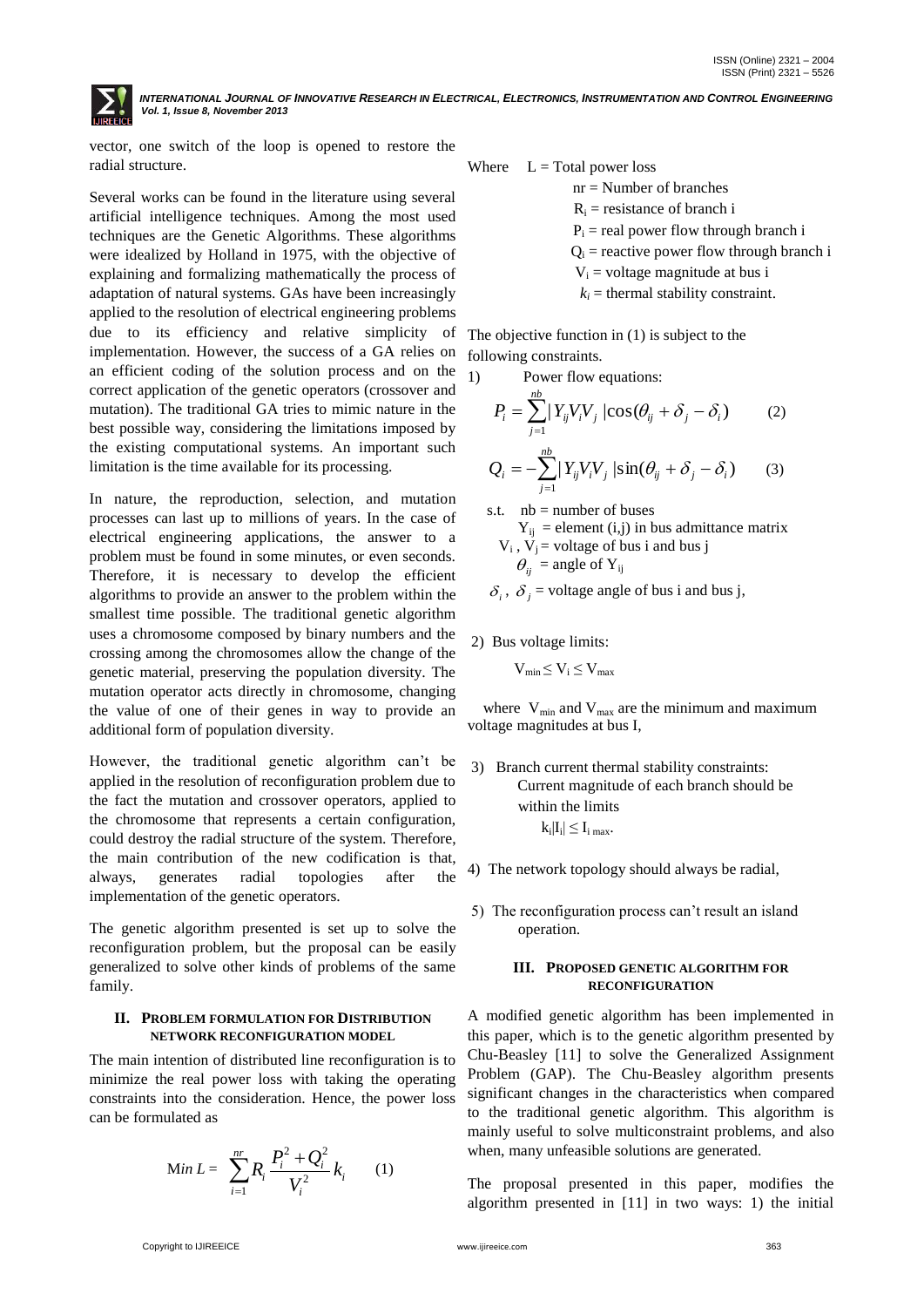

population generation must be carried out in an efficient objective function), ranking the quality of the solutions way, 2) heuristic algorithms used in the local improvement step will improve the quality of the descendent by eliminating the unfeasibility, the diversity concept can also be extended additionally.

The flowchart of the algorithm used by MATLAB lab programming is shown in the below Figure.1.0.



### Fig. 1.0

The flowchart of the algorithm used by MATLAB lab programming is shown in above Figure.1.0.

The way in which the selection and the substitution tests are carried out is very important in the algorithm. In the selection, only the fitness vector is used (the original

without testing the unfeasibilities. In the substitution test, the quality and the diversities are ranked. Thus, the improved descendent generated could be included into the population, as long as it is unlike the other members in the population, insuring the diversity among the population elements.

The algorithm proposed presents several key factors, but the most important one is the strategy used to preserve the complete diversity of the current population. Consequently, a set of radial topologies for the network reconfiguration problem for loss reduction will be available in the final population. Hence, for highly complex problems it could be interesting to increase the size of the population.

### **IV. CODIFICATION PROBLEM**

Codification is an adequate way to represent a single element which belongs to the search space of a problem, thus, it represents the information of a solution proposal. The codification should allow the solution proposal to be clearly identified and must allow the objective function of that particular solution to be found. For the particular case of genetic algorithms, the codification must also permit the genetic operators to be implemented in an efficient way.

Practically all the evolutionary algorithms presented in specialized literature, in terms of network reconfiguration for loss reduction problem, use a codification vector which, after being decoded, identifies a radial topology of the distribution system. Once the radial topology is identified, the objective function and the unfeasibilities can be calculated solving a radial power flow.

The main difficulty appears when the genetic operators are implemented, especially the recombination operator. In almost all the proposals presented previously in specialized literature, especially in the early works using genetic algorithms, the recombination of two vectors, which represents radial topologies, do not generate a new radial topology. On the other hand, the mutation operator can be easily modified to generate radial topologies. Because of this, several optimization proposals to solve the reconfiguration problem avoid using the recombination operator, and are implemented using only the mutation operator.

In this work, a new codification proposal is presented which permits the genetic operators of recombination and mutation to always generate radial topologies.

### *A). Individual configuration representation:*

Fig. 2 shows a 33-bus radial distribution system. Switches 33,34,35,36 and 37 are tie switches, being initially open (dashed lines). Fig. 3 illustrates the chromosome coding used in this paper.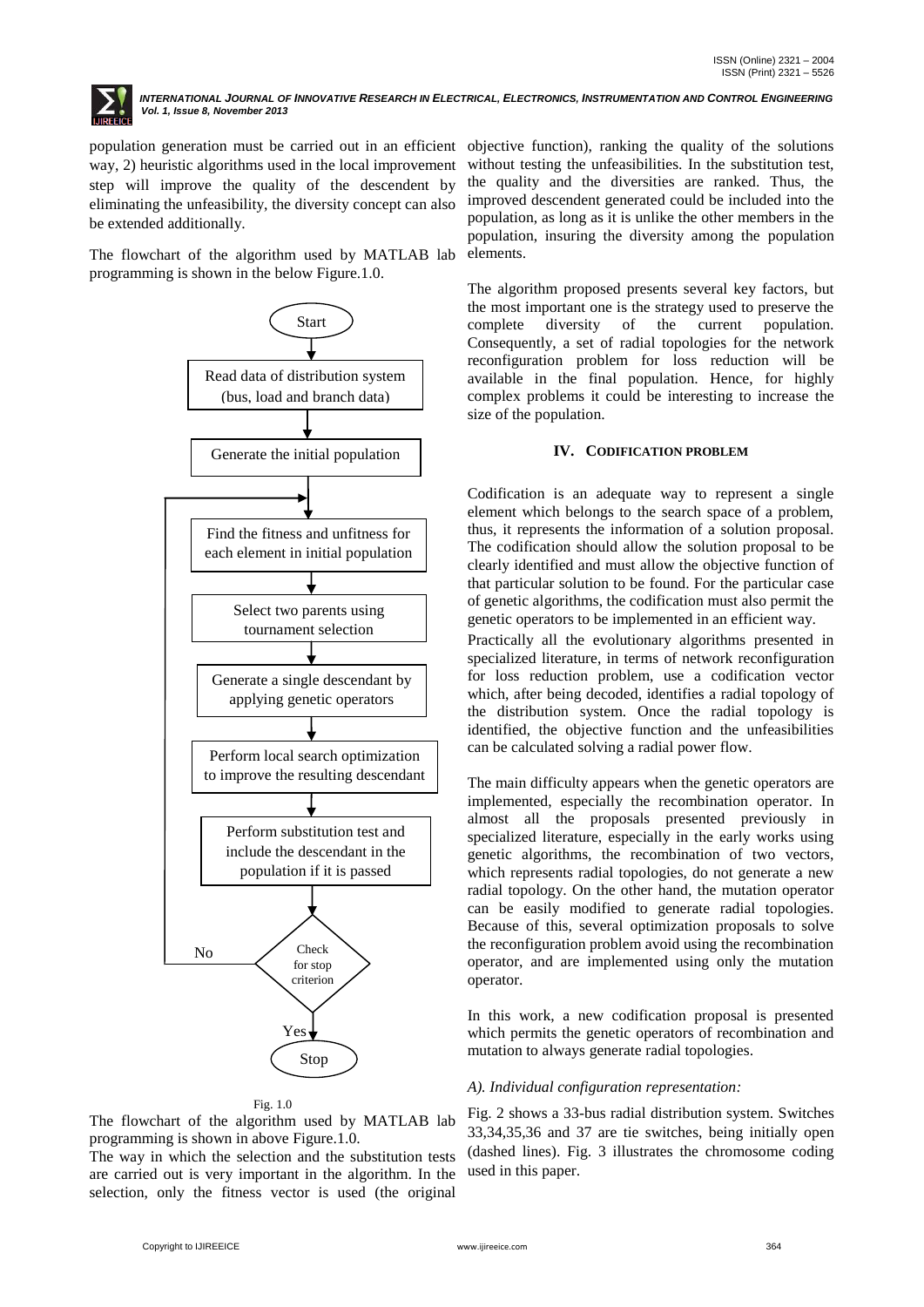

In fact there are two ways of representation. The one at the *B*) *Codification Proposed:* upper part of the figure characterizes the simplified representation and the one at the lower part, the complete representation.

### Substation  $\overline{r}$  $\circled{2}$ ٦  $\mathbf{r}^{(3)}$ 18  $\overline{\phantom{0}}$  $\overline{a}$ T  $\cdot$  (5)  $\cdot$   $(23)$ Ŧ  $\overline{23}$  $\odot$  $(24)$  $\sqrt{19}$ Ŧ  $\overline{24}$  $\widehat{a}$  $\overline{\circ}$  $\widehat{25}$  $\widehat{a}$  $\circledS$  $(26)$ 26 <u>้า¦ู้่⊏</u>๏  $\widehat{27}$  $\widehat{\Omega}$  $\overline{27}$  $rac{9}{10}$   $\overline{0}$  $(28)$ 250 kW τ  $\overline{28}$  $-\textcircled{\scriptsize{1}}$  $\circledcirc$ स॑॑  $\odot$  $\widehat{30}$ ⊙500 kV  $\frac{1}{35}$  $\Omega$  $\frac{30}{10}$  (31)  $\P^3_{\mathbb{R}}$   $\circledcirc$  $\frac{1}{\sqrt{14}}$  $\overline{31}$ Load Ŧ  $(32)$  $\cdot$  (15) ۰. **Tie switches**  $\widehat{33}$  $\sqrt{16}$ **Sectionalizing switches** T  $\cdot$  (17) ∾ **Distributed generation** T 17  $\circled{18}$

Fig.2.0 Single line diagram of 33 bus radial distribution system

**Simplified Codification:**



**Complete Codification:**

 **Parent 1**  $\text{sch} = 1 \quad 2 \quad 3 \quad 4 \quad 5678910111213141516... \quad 29 \quad 30 \quad 31 \quad 32 \quad 33 \quad 34 \quad 35 \quad 36 \quad 37$ **1 1 1 1 1 1 1 1 1 0 0 0 0 0 0 Parent 2**  $sch = 1 \quad 2 \quad 3... \dots 6 \dots 10... \dots 13 \dots 20 \dots 27... \quad 31 \quad 32 \quad 33 \quad 34 \quad 35 \quad 36 \quad 37$ **1 1 1 0 0 0 1 0 0 1 1 1 1 1 0**

Fig.3.0. Individual configuration representation

In the complete coding system, closed switches and open switches are represented by 1 and 0, respectively. In the simplified coding, only the open switches are represented.

In the proposed method, the simplified coding system is used for storage purposes and also for presenting the results, whereas the complete coding is used in the computation process itself.

The proposed codification consists, coding the branches of the distribution system in codification vector as shown in below Fig. 4.0.

|  | $(nb-1)$ |  | $(nl - nb + 1)$ |  |
|--|----------|--|-----------------|--|
|  |          |  |                 |  |

Fig. 4.0 Codification Proposed

In this codification, for a system of *nb* buses and *nl* branches, the first  $(nb - 1)$  elements represent the branches in the radial topology, which are defined as the  $X_1$  set and the other ( $nl - nb + 1$ ) elements, represent the connecting branches and are defined as set  $X_2$ , with '*s*' as the separation point between the two sets.

Using this codification, it is possible to generate an initial population formed only by radial topologies, and implement the recombination and mutation operators to generate new radial topologies from the radial topologies in the initial population. It is obvious that the decoding process for the codification proposal is trivial, because the radial topology is already formed by the elements of  $X_1$ .

An example with the 33-bus test system is used as shown in Fig. 4. This topology could be represented as follows in Fig. 5. It must be observed that in the codification shown in Fig. 5 the first  $(nb - 1) = 32$  branches correspond to the branches in the tree (continuous gross line in Fig. 4) and the  $(n - nb + 1) = 5$  remaining branches correspond to the linking branches (dotted thin line in Fig. 4). It must also be observed that the order in which the branches were ordered in the two subgroups  $X_1$  and  $X_2$  is irrelevant.

This proposal guarantees that if the initial population is made up of radial configurations, then it is possible to develop recombination and mutation operators that preserve the radial topology in the descendants generated. This codification proposal and the implemented recombination are the main contributions of this paper, since they eliminate the generation of loop topologies and allow descendants to be generated in a similar way of natural genetic recombination.

### *C). Generation of the initial population:*

A simple algorithm to generate radial topologies in the initial population is given below.

*N* is the set of nodes that are added in the tree at initial stage and *B* is the set of branches of the system which not yet chosen in the processes of radial topology generation.

- Step 1.  $N = \emptyset$ ,  $X_1 = X_2 = \emptyset$ , B is initially formed by all branches.
- Step 2. Assign the substation node to *N.*
- Step 3. Find all the branches belonging to *B* with one of their vertex in *N*.

Step 4. Select one branch which identified in step (iii). Step 5. If a loop is generated by the branch which is selected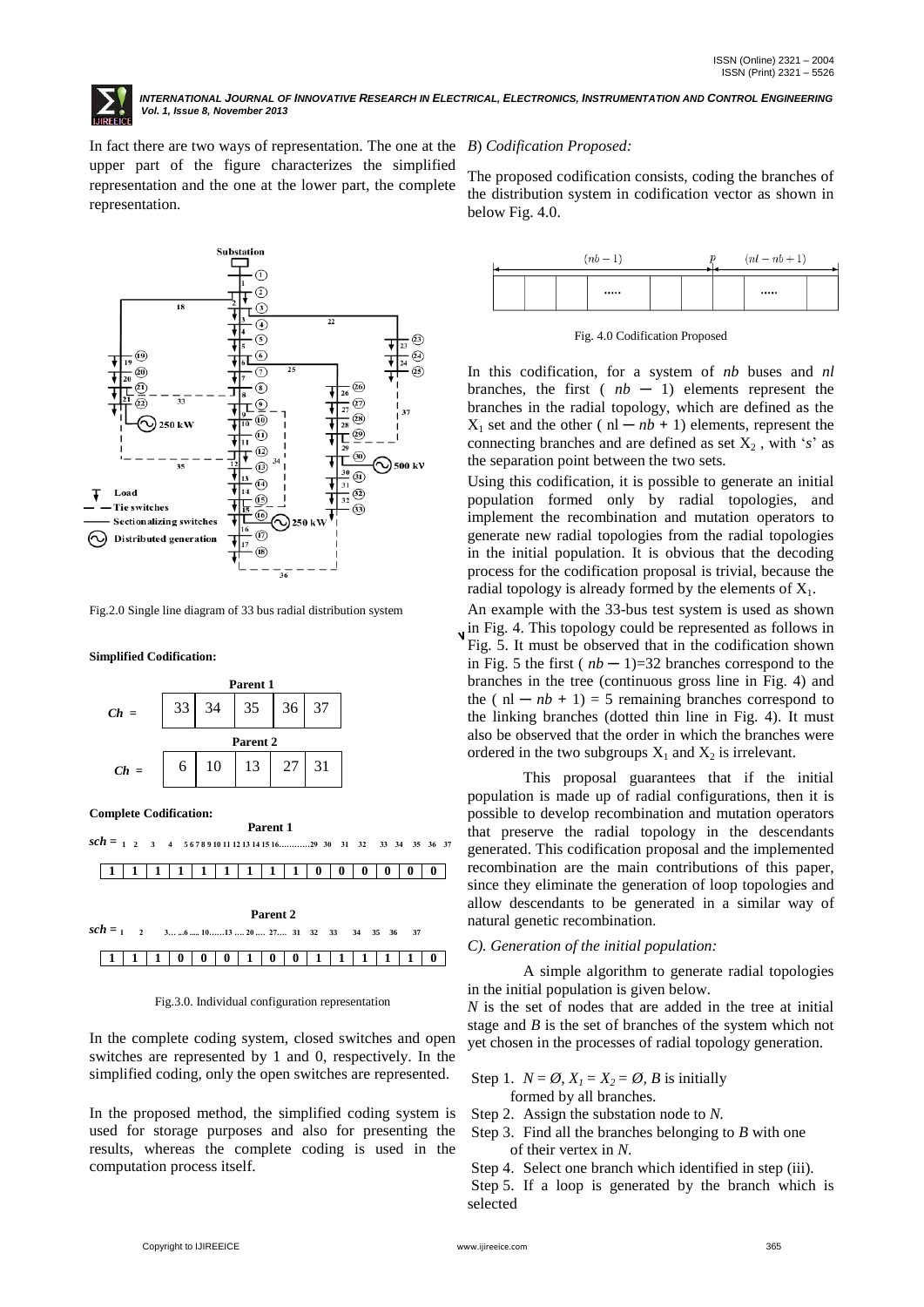

it

INTERNATIONAL JOURNAL OF INNOVATIVE RESEARCH IN ELECTRICAL, ELECTRONICS, INSTRUMENTATION AND CONTROL ENGINEERING *Vol. 1, Issue 8, November 2013*

in step (iv), then include it in  $X_2$  otherwise include

in  $X_1$  and add it's opposite vertex in N.

Step 6. Update the *B* by removing the chosen branch.

Step 7. If the no of elements of  $X<sub>l</sub>$  is less than  $(nb - 1)$  then go to step (iii) Otherwise,

go to step (viii).

Step 8. If  $B = \emptyset$  add all the elements of *B* to  $X_2$ .

A simplified flow chart for proposed codification of genetic algorithm is given in below Fig.5.



Fig.5.0. Flow Chart for proposed codification

At the end of the calculation,  $(X_1, X_2)$  represents the radial topology. The algorithm proposed will always generate radial configuration.

### *D)*. *Recombination and Local Improvement:*

The recombination process used in traditional genetic algorithm concept is applied with this proposed codification is as given below.

1) Randomly select one parent as main generator and other will be second generator. Select one recombination point, *n* , randomly between *n*1% and *n*2% of the length *X1.*

2) Copy all the first *p* elements from the first generator to form the descendent and in the secondary generator, eliminate all the elements which already exists in the descendent.

3) Each remaining branch in the secondary generator, which forms a loop, include it in  $X_1$  otherwise in  $X_2$ .

After the recombination process, the descendant generated is submitted to a local improvement phase. For this step, heuristic derivation presented in [2] was used.

### **V. SIMULATION RESULTS**

The proposed method is tested with 33-bus radial distribution system as shown in Fig. 2.0. The load and branch data are given in Table. A and Table. B respectively.

At the initial stage of the given system, all the sectionalizing switches are closed and tile line switches are opened. The total loads of the system are 3.71 MW and 2.3 MVAr. The current carrying capacity of branch No.1-9 is 400 A, and of other branches including tie lines are 200A.  $V_{min}$  and  $V_{max}$  are 0.95 p.u. and 1.05 p.u., respectively. A maximum iteration count of 100 is taken for the proposed genetic algorithm. Four types of conditions are examined and are as given below:

Case 1: The system is without feeder reconfiguration and distributed generation.

- Case 2: In this condition, the feeder is reconfigured, just by the available sectionalizing and tie line switches.
- Case 3: It is same as condition.1 given in above except that there are three small power producers who can supply only firm active power to the distribution system by their DG units. The locations of producers are shown in Fig. (2).

Case 4: Here, the feeder reconfiguration with proposed algorithm is combined with condition. 3.

 The numerical results for the above mentioned four conditions are summarized in below given Table.1.0.

It is seen that, a considerable value of decrease in the real power loss when the network reconfiguration is done and is further decreased when both, the feeder reconfiguration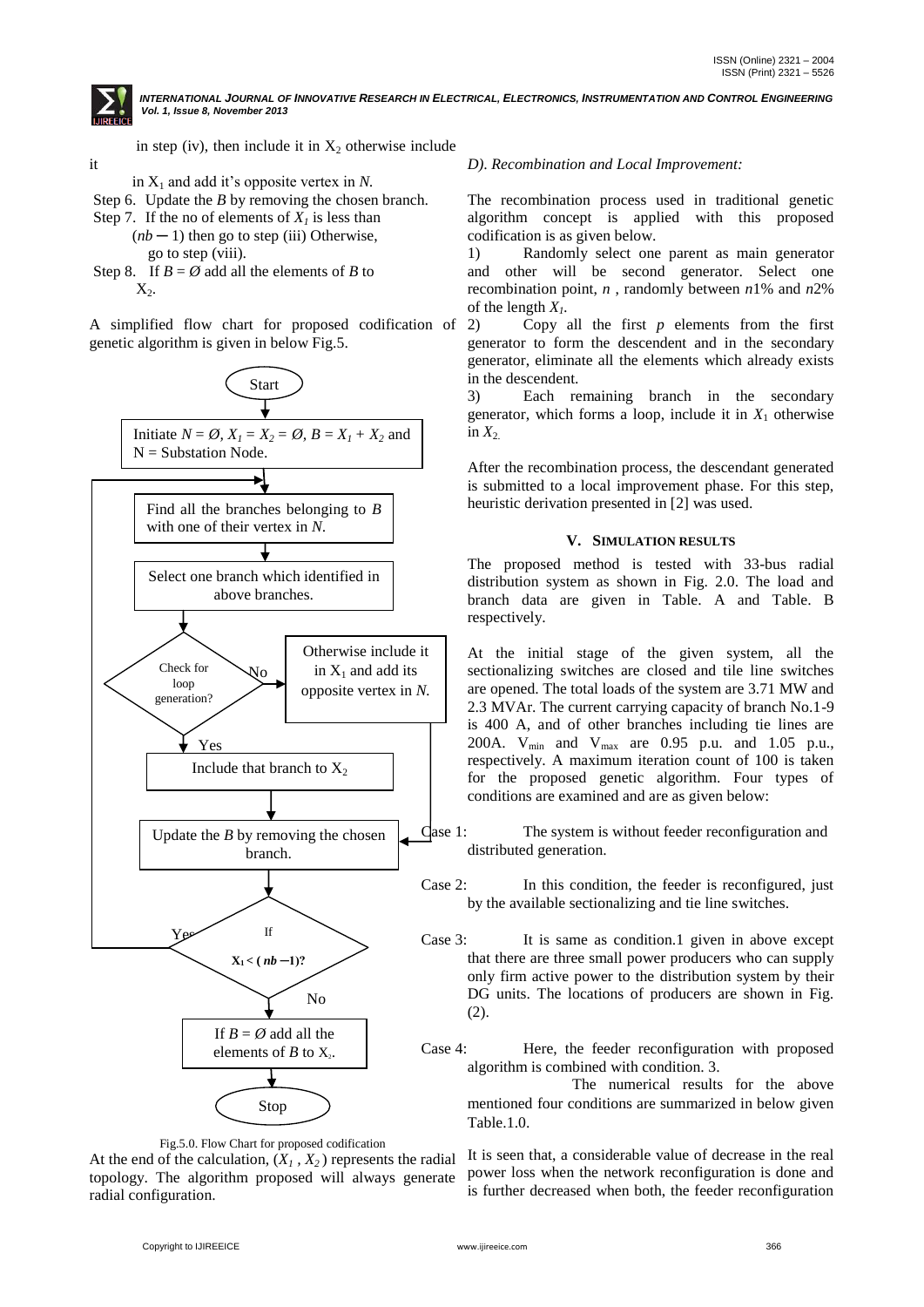

and distributed generator (DG) are applied to the given network.

|                                                 | Case1  | Case 2            | Case 3 | Case 4                |
|-------------------------------------------------|--------|-------------------|--------|-----------------------|
| <b>Sectionalizing</b><br>switches to be<br>open |        | 6,10,<br>12, 31   |        | 6,10,<br>13,27,<br>31 |
| Tie switches to<br>be closed                    |        | 33, 34,<br>35, 36 |        | 33, 34,<br>35, 36, 37 |
| <b>Total power</b><br>$loss$ (KW)               | 202.80 | 127.60            | 119.50 | 73.70                 |
| Minimum<br>voltage (p.u)                        | 0.9466 | 0.9746            | 0.9714 | 0.9869                |
| Percentage<br>reduction<br>оf<br>loss           |        | 37.08             | 41.07  | 63.65                 |

Table 1.0 Results of cases studied

Distributed generation, from the perspective of losses, impacted positively on the performed distribution network, achieving values of 63.65%. This is due to the changes in the branch currents with the presence of DG units.

Normally, the DG units will helps in reduction of considerable value of current flow through the feeders. Hence DGs contributes to the power loss minimization, this is mainly because they are usually placed near to the load centers being supplied.

In case 4, where the feeders are reconfigured and the voltage profile is improved, all the constraints to be satisfied to achieve the objective function are not violated.The bus voltage profile for before and after reconfiguration along with DGs for 33-bus radial distribution system is shown in below Figure.6.0.



Fig.6.0. Bus voltage profile for before and after reconfiguration with DGs

### **VI. CONCLUSIONS**

The main contributions of this work are the codification proposal and a new way to implement the recombination process. The codification proposal allows to represent and modify a radial topology, so that it is easy to generate other radial topologies without much effort.

The use of a metaheuristic algorithm for the generation of the initial population allowed the reduction of the search space, making the application of the algorithm possible for large distribution systems.

This process is accomplished with a simple but powerful recombination process that allows two parent configurations to share their characteristics in a radial descendent, and finally, the diversity of the population is maintained with an efficient local improvement step.

The distributed generation contributes to loss reduction in the obtained topology. But, some bus voltages violate the minimum voltage constraint. Such a problem can be remedied by network reconfiguration.

The result of all these elements can easily solve the distribution network reconfiguration problem using the proposed efficient codification to minimize the real power loss and voltage profile improvement in the presence of DGs, in real life networks.

### **REFERENCES**

[1] E.M. Carreno, R.R Romero, "An Efficient Codification to Solve Distribution Network Reconfiguration for Loss Reduction Problem," IEEE Trans. Power systems, vol. 23, no.4, pp. 1542–1550, Nov. 2008.

[2] S. Civanlar, J. J. Grainger, S.S.H. Lee, "Distribution feeder reconfiguration for loss reduction," IEEE Transactions on Power reconfiguration for loss reduction," Delivery, vol.3.n.3, pp.1217-1223, 1988.

[3] D. Shirmohammadi, H.W. Hong, "Reconfiguration of electric distribution works for resistive line losses reduction," IEEE Transactions on Power Delivery, vol.4, n.2, 1989.

[4] K. Nara, A. Shiose, M. Kitagawa and T. Ishihara, "Implementationof Genetic Algorithm for Distribution Systems Loss Minimum Re-Configuration," IEEE Transactions on Power Systems, vol.7, n.3, 1992.

[5] S. K. Goswani and S. K. Basu, "A new algorithm for the reconfiguration of distribution feeders for loss minimization," IEEE Trans. Power Del., vol. 7, no. 3, pp. 1484–1491, Jul. 1992.

[6] Y.-Y. Hong and S.-Y. Ho, "Determination of network configuration considering multi objective in distribution systems using genetic algorithms," IEEE Transactions on Power Systems, vol. 20, no. 2, pp. 10621069, May 2005.

[7] J. Z. Zhu, "Optimal reconfiguration of eletrical distribution network using refined genetic algorithm," Electric Power Systems Research , n.62, pp.37-42, 2002.

[8] B. Radha, R. T. F King, and H. C. S Rughooputh, "A modified genetic algorithm for optimal electrical distribution network reconfiguration," in Proc. 2003 Congr. Evolutionary Computation, (CEC'03), Canberra, Australia, 2003.

[9] Y. Y. Hong and S. Y. Ho, "Determination of network configuration considering multiobjective in distribution systems using genetic algorithms," IEEE Trans. Power Syst., vol. 20, no. 2, pp. 1062-1069, May 2005.

[10] Y. T. Hsiao, "Multiobjective evolution programming method for feeder reconfiguration," IEEE Trans. Power Syst., vol. 19, no. 1, pp. 594–599, Feb. 2004.

[11] P. C. Chu and J. E. Beasley, "A genetic algorithm for the generalized assignment problem," Comput. Oper. Res., vol. 24, no. 1, pp. 17–23, 1997.